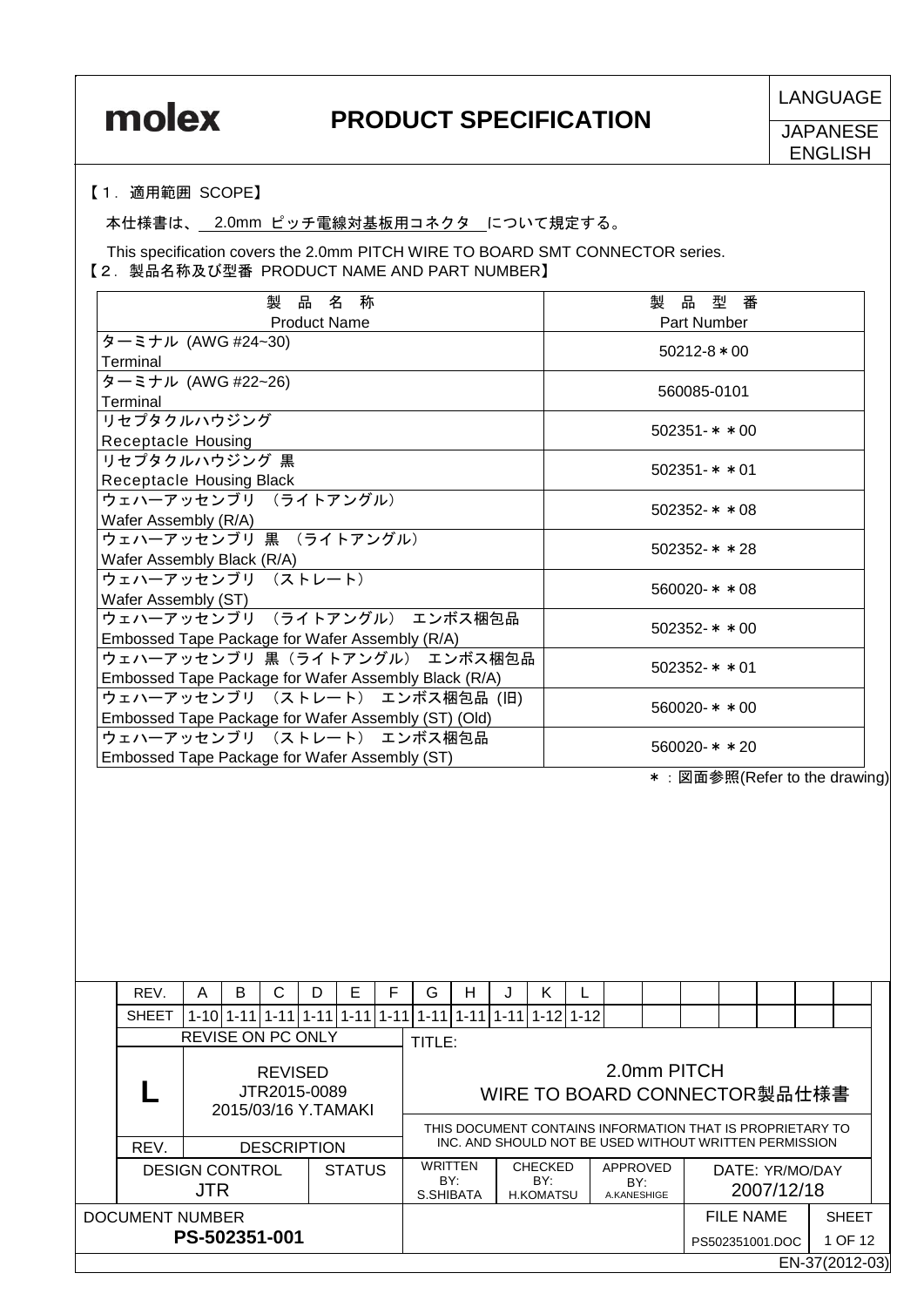**JAPANESE** ENGLISH

### 【3.定格及び適用電線 RATINGS AND APPLICABLE WIRES】

| 項<br>目                              |         | 規    |  | 格                                           |  |
|-------------------------------------|---------|------|--|---------------------------------------------|--|
| <b>Items</b>                        |         |      |  | Standards                                   |  |
| 最大許容電圧<br>Rated Voltage (MAX.)      | 125V    |      |  |                                             |  |
|                                     | AWG# 22 | 3.0A |  | [AC (実効値 rms) /DC]                          |  |
| 最大許容電流<br>及び適用電線                    | AWG# 24 | 2.0A |  | 被覆外径: $\phi$ 1.4 mm MAX.                    |  |
| Rated Current (MAX.)                | AWG# 26 | 1.5A |  | Insulation O.D.                             |  |
| and Applicable wires                | AWG# 28 | 1.0A |  |                                             |  |
|                                     | AWG# 30 | 0.5A |  |                                             |  |
| 使用温度範囲<br>Ambient Temperature Range |         |      |  | $\sim 105^{\circ}C^{*1}$<br>$-40^{\circ}$ C |  |
| 通電による温度上昇分も含む。<br>$*1$              |         |      |  |                                             |  |

Including terminal temperature rise.

|                 |      | REVISE ON PC ONLY  | TITLE:                                                    |                 |                 |
|-----------------|------|--------------------|-----------------------------------------------------------|-----------------|-----------------|
|                 |      | SEE SHEET 1 OF 12  | 2.0mm PITCH<br>WIRE TO BOARD CONNECTOR製品仕様書               |                 |                 |
|                 |      |                    | THIS DOCUMENT CONTAINS INFORMATION THAT IS PROPRIETARY TO |                 |                 |
|                 | REV. | <b>DESCRIPTION</b> | INC. AND MUST NOT BE USED WITHOUT WRITTEN PERMISSION      |                 |                 |
| DOCUMENT NUMBER |      |                    |                                                           | FILE NAME       | <b>SHEET</b>    |
|                 |      | PS-502351-001      |                                                           | PS502351001.DOC | 2 OF 12         |
|                 |      |                    |                                                           |                 | EN-037(2012-03) |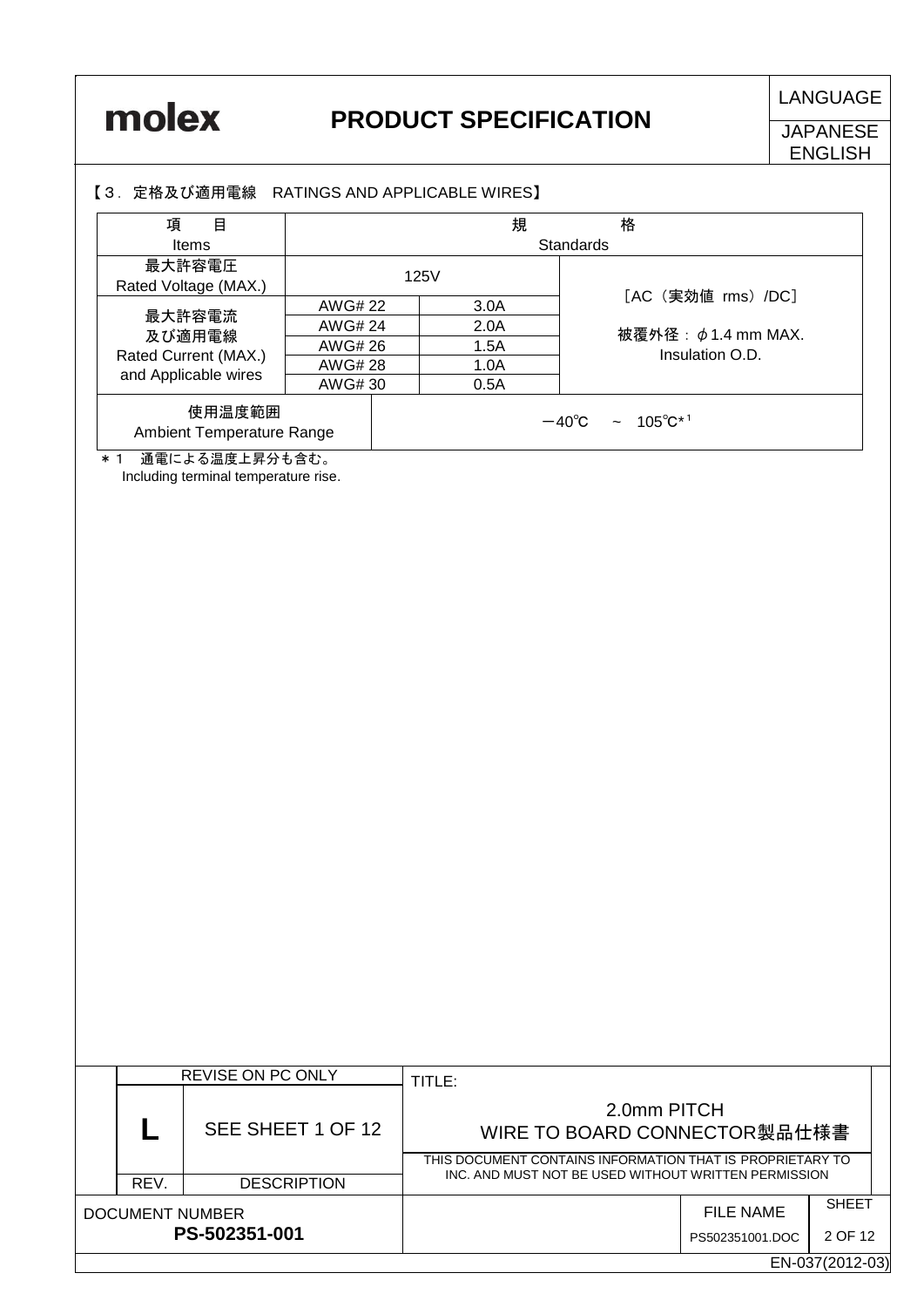**LANGUAGE** 

**JAPANESE** ENGLISH

### 【4.性 能 PERFORMANCE】

### 4-1. 電気的性能 Electrical Performance

| 項<br>番      | 目<br>項                                                    | 条                                                                                                                                                                                                                                                                                                        | 件 | 規<br>格                 |
|-------------|-----------------------------------------------------------|----------------------------------------------------------------------------------------------------------------------------------------------------------------------------------------------------------------------------------------------------------------------------------------------------------|---|------------------------|
|             | Items                                                     | <b>Test Conditions</b>                                                                                                                                                                                                                                                                                   |   | Requirements           |
| $4 - 1 - 1$ | 抗<br>接 触<br>抵<br>Contact<br>Resistance                    | コネクタを嵌合させ、開放電圧 20mV 以下、短絡電流<br>10mAにて測定する。<br>(JIS C5402 5.4)<br>Mate connectors, measure by dry circuit, 20mV MAX.,<br>$10mA$ .<br>(JIS C5402 5.4)                                                                                                                                                      |   | 10 milliohm MAX.       |
| $4 - 1 - 2$ | 抗<br>絶縁<br>抵<br>Insulation<br>Resistance                  | コネクタを嵌合させ、隣接するターミナル間及びターミ<br>ナル、アース間に、DC 500Vを印加し測定する。<br>(JIS C5402 5.2/MIL-STD-202 試験法 302)<br>Connectors shall be mated and apply 500V DC<br>between adjacent terminals or ground.<br>(JIS C5402 5.2/MIL-STD-202 Method 302)                                                                          |   | 1000 megohm MIN.       |
| $4 - 1 - 3$ | 雷<br>耐<br>圧<br><b>Dielectric</b><br>Strength              | コネクタを嵌合させ、隣接するターミナル間及びターミ<br>ナル、アース間に、AC 500V(実効値)を1分間 印加<br>する。<br>(JIS C5402 5.1/MIL-STD-202 試験法 301)<br>Connectors shall be mated and apply 500V AC (rms)<br>for 1 minute between adjacent terminals or ground.<br>(JIS C5402 5.1/MIL-STD-202 Method 301)                                             |   | 異状なきこと<br>No breakdown |
| $4 - 1 - 4$ | 圧着部接触抵抗<br>Contact<br>Resistance<br>on Crimped<br>Portion | ターミナルに適合電線を圧着し、開放電圧20mV 以下、<br>短絡電流 10mA にて測定する。<br>Crimped the applicable wire on to the terminal, measure<br>by dry circuit, 20mV MAX., 10mA.                                                                                                                                                          |   | 5 milliohm MAX.        |
| $4 - 1 - 5$ | 電圧降下<br><b>Voltage Drop</b>                               | コネクタに開放時12±1V、短絡時1±0.05Aを通電し圧着<br>部より各75mm又は100mm離れた点で、端子嵌合部の温<br>度が飽和した時点で電圧降下を測定する。その後電線抵<br>抗分を差し引く。<br>Measure voltage drop by 12±1V of open circuit and<br>1±0.05A of short circuit at the 75or100mm of point from<br>crimped section. Subtract wire conductor resistance<br>from total resistance. |   | 10mV/A MAX.            |

|                 |      | <b>REVISE ON PC ONLY</b> | TITLE:                                                                                                   |                 |                 |
|-----------------|------|--------------------------|----------------------------------------------------------------------------------------------------------|-----------------|-----------------|
|                 |      | SEE SHEET 1 OF 12        | 2.0mm PITCH<br>WIRE TO BOARD CONNECTOR製品仕様書<br>THIS DOCUMENT CONTAINS INFORMATION THAT IS PROPRIETARY TO |                 |                 |
|                 | REV. | <b>DESCRIPTION</b>       | INC. AND MUST NOT BE USED WITHOUT WRITTEN PERMISSION                                                     |                 |                 |
| DOCUMENT NUMBER |      |                          |                                                                                                          | FILE NAME       | <b>SHEET</b>    |
|                 |      | PS-502351-001            |                                                                                                          | PS502351001.DOC | 3 OF 12         |
|                 |      |                          |                                                                                                          |                 | EN-037(2012-03) |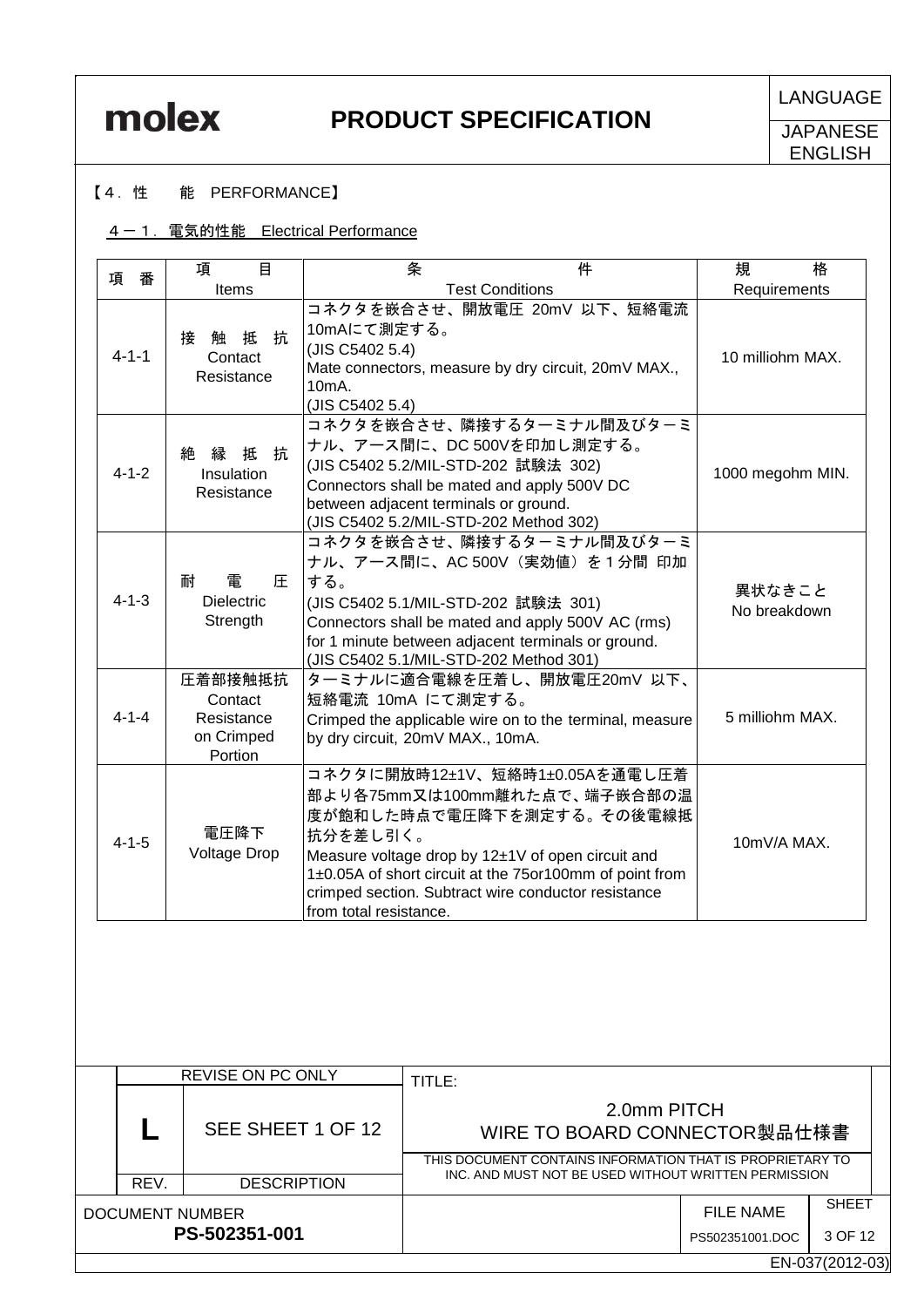

**JAPANESE** ENGLISH

### 4-2. 機械的性能 Mechanical Performance

| 項<br>番      | $\mathbf{B}$<br>項                                              | 条<br>件                                                                                                                                                                                                           | 規             | 格                                                      |
|-------------|----------------------------------------------------------------|------------------------------------------------------------------------------------------------------------------------------------------------------------------------------------------------------------------|---------------|--------------------------------------------------------|
|             | Items                                                          | <b>Test Conditions</b>                                                                                                                                                                                           |               | Requirements                                           |
| $4 - 2 - 1$ | 挿入力及び抜去力<br>Insertion and<br><b>Withdrawal Force</b>           | 毎分25±3mmの速さで、挿入、抜去を行う。<br>Insert and withdraw connectors at the speed rate<br>of 25±3mm/minute.                                                                                                                  | 第<br>6        | 項参<br>照<br>See paragraph 6.                            |
|             |                                                                | 圧着されたターミナルを治具に固定し、電線を軸方<br>向に毎分25±3mmの速さで引張る。                                                                                                                                                                    | <b>AWG#22</b> | 39.2 N MIN.<br>{4.0 kgf} MIN.                          |
|             | 圧着部引張り強度                                                       | (JIS C5402 6.8)<br>Fixed crimped terminal, apply axial pull out force                                                                                                                                            | <b>AWG#24</b> | 29.4 N MIN.<br>{3.0 kgf} MIN.                          |
| $4 - 2 - 2$ | Crimping<br>Pull Out                                           | on the wire at the speed rate of<br>25±3mm/minute.                                                                                                                                                               | AWG#26        | 19.6 N MIN.<br>{2.0 kgf} MIN.                          |
|             | Force                                                          | (JIS C5402 6.8)                                                                                                                                                                                                  | AWG#28        | 9.8 N MIN.<br>{1.0 kgf} MIN.                           |
|             |                                                                |                                                                                                                                                                                                                  | AWG#30        | 4.9 N MIN.<br>{0.5 kgf} MIN.                           |
| $4 - 2 - 3$ | ターミナル挿入力<br><b>Terminal Insertion</b><br>Force                 | 圧着されたターミナルをハウジングに挿入する。<br>Insert the crimped terminal into the housing.                                                                                                                                          |               | 9.8 N {1.0kgf} MAX.                                    |
| $4 - 2 - 4$ | ターミナル保持力<br>Terminal / Housing<br><b>Retention Force</b>       | 圧着されたターミナルをハウジングに装着し、電線<br>を軸方向に毎分25±3mmの速さで引張る。<br>Apply axial pull out force at the speed rate of<br>25±3mm/minute on the terminal assembled<br>in the housing.                                                |               | 9.8 N {1.0kgf} MIN.                                    |
| $4 - 2 - 5$ | ピン保持力<br>Pin Retention<br>Force                                | 毎分 25±3mm の速さでピンを軸方向に押す。<br>Apply axial push force at the speed rate of<br>25±3mm/minute.                                                                                                                        |               | 9.8 N {1.0kgf} MIN.                                    |
| $4 - 2 - 6$ | ネール<br>半田剥離強度<br><b>Fitting Nail</b><br>Peeling Strength       | アセンブリ状態でネールのみを基板へ半田付けし、<br>ウェハーをバイスで掴み、基板に垂直な方向へ<br>2.5mm/minの速さで引張る。<br>Mount product on PCB only by fitting nails and<br>apply axial pull-up force at the speed rate of<br>2.5mm/min.                          |               | 100 N {10.2kgf} MIN.<br>(ネール両側合計)<br>(With both nails) |
| $4 - 2 - 7$ | ハウジング~ウェハ<br>間保持力<br>Housing / Wafer<br><b>Retention Force</b> | コネクタを嵌合させ、ロックを解除せずにハウジン<br>グを毎分25±3mmの速さで軸方向に引張る。試料は<br>端子を全極に装着した状態で行なう。<br>Mate connectors and apply pull-out force at the<br>speed rate of 25±3mm/min. This test should be<br>done with positive lock locked. |               | 50N {5.1kgf} MIN.                                      |

|                 | <b>REVISE ON PC ONLY</b> | TITLE:                                                                                                            |                 |                 |
|-----------------|--------------------------|-------------------------------------------------------------------------------------------------------------------|-----------------|-----------------|
|                 | SEE SHEET 1 OF 12        | 2.0mm PITCH<br>WIRE TO BOARD CONNECTOR製品仕様書                                                                       |                 |                 |
|                 |                          | THIS DOCUMENT CONTAINS INFORMATION THAT IS PROPRIETARY TO<br>INC. AND MUST NOT BE USED WITHOUT WRITTEN PERMISSION |                 |                 |
| REV.            | <b>DESCRIPTION</b>       |                                                                                                                   |                 |                 |
| DOCUMENT NUMBER |                          |                                                                                                                   | FILE NAME       | <b>SHEET</b>    |
|                 | PS-502351-001            |                                                                                                                   | PS502351001.DOC | 4 OF 12         |
|                 |                          |                                                                                                                   |                 | EN-037(2012-03) |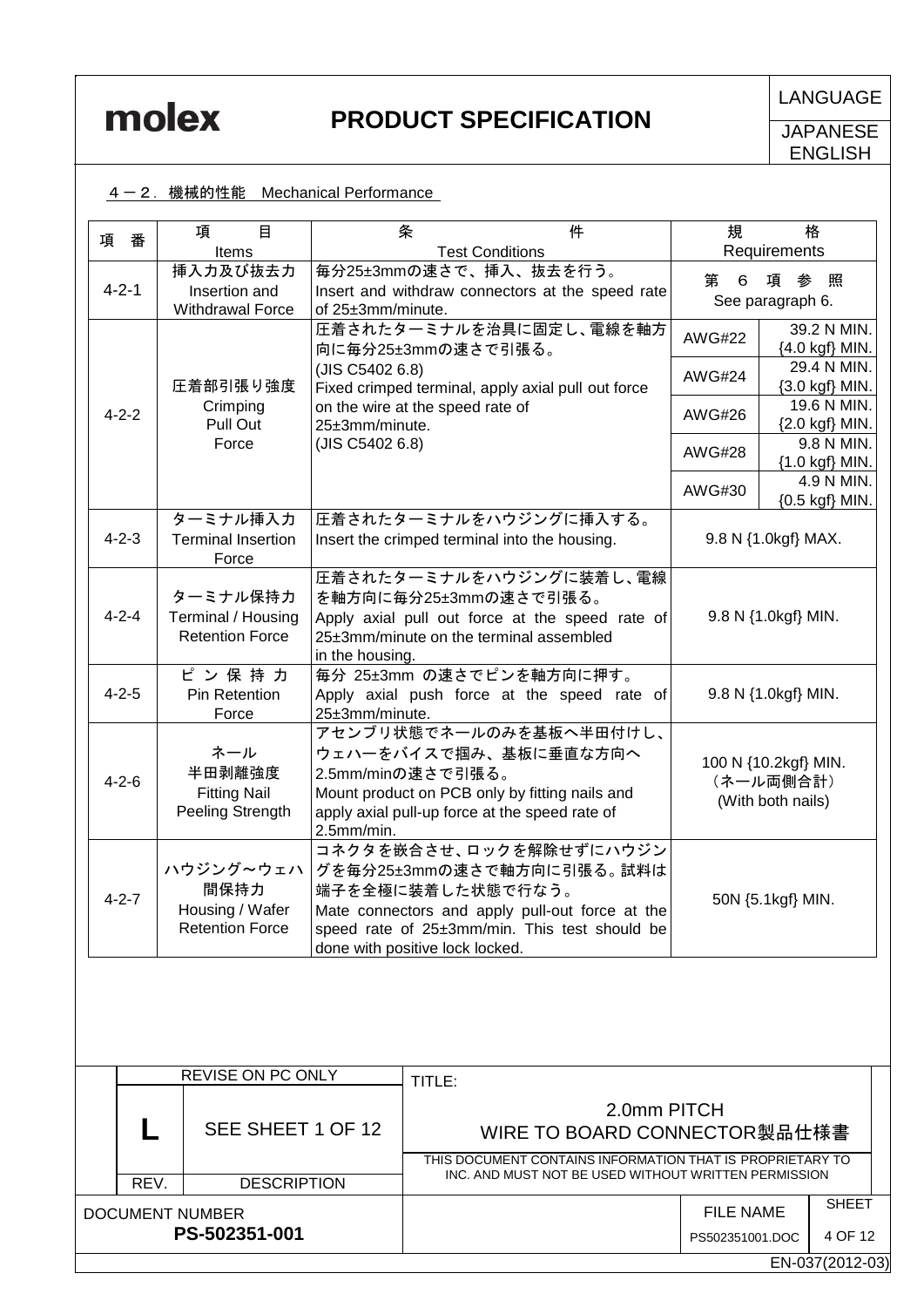|  |  | 4-3. そ の 他 Environmental Performance and Others |
|--|--|-------------------------------------------------|
|  |  |                                                 |

| 番<br>項      | 項<br>目                                        | 件<br>条                                                                                                              | 規                                  | 格                   |
|-------------|-----------------------------------------------|---------------------------------------------------------------------------------------------------------------------|------------------------------------|---------------------|
|             | Items                                         | <b>Test Conditions</b>                                                                                              |                                    | Requirements        |
| $4 - 3 - 1$ | 繰返し挿抜<br>Repeated<br>Insertion/<br>Withdrawal | 1分間に 10回 以下の速さで挿入、抜去<br>を 30回繰返す。<br>When mated up to 30 cycles repeatedly<br>by the rate of 10 cycles/minute.      | 接触抵抗<br>Contact<br>Resistance      | 20 milliohm MAX.    |
| $4 - 3 - 2$ | 温<br>度 上 昇<br>Temperature<br><b>Rise</b>      | コネクタを嵌合させ、最大許容電流を通<br>電し、コネクタの温度上昇分を測定する。<br>(UL 498)<br>Carrying rated current load.<br>(UL 498)                   | 温度上昇<br>Temperature<br><b>Rise</b> | 30 °C MAX.          |
|             |                                               | 通電状態にて、嵌合軸を含む互いに垂直<br>な3方向に振動を加える。<br>1) 加速度:44m/s <sup>2</sup><br>2) 加振時間: 各方向別サンプルを                               | 観<br>外<br>Appearance               | 異状なきこと<br>No Damage |
| $4 - 3 - 3$ | 性<br>振<br>動<br>耐<br>Vibration                 | 用いて3h<br>3) 加振周波数: 20~200Hz(加速度一定)、<br>掃引時間3min(往復)                                                                 | 接触抵抗<br>Contact<br>Resistance      | 20 milliohm MAX.    |
|             |                                               | 開放電圧: 20mV以下<br>4)<br>短絡電流: 10mA以下<br>5)<br>Acceleration: 44m/s <sup>2</sup><br>Sweep time: 20-200-20Hz in 3minutes | 電圧降下<br><b>Voltage Drop</b>        | 20 mV/A MAX.        |
|             |                                               | Duration : 3hours in each X, Y, Z axes<br>Open circuit voltage: 20mV max.<br>Short circuit current: 10mA max.       | 瞬<br>断<br>Discontinuity            | 1 microsecond MAX.  |
| $4 - 3 - 4$ | 墼<br>性<br>耐<br>衝                              | コネクタを衝撃台に取り付け、嵌合軸を<br>含む互いに垂直な6方向に981m/s <sup>2</sup><br>(100G) の衝撃を各3回加える。<br>作用時間 6ms                             | 観<br>外<br>Appearance               | 異状なきこと<br>No Damage |
|             | Mechanical<br>Shock                           | 981m/s <sup>2</sup> (100G), 3 strokes in each X, Y,<br>Z axes.<br>Operation time: 6ms                               | 瞬<br>断<br>Discontinuity            | 1 microsecond MAX.  |

|                 | <b>REVISE ON PC ONLY</b> | TITLE:                                                                                                            |                 |                 |
|-----------------|--------------------------|-------------------------------------------------------------------------------------------------------------------|-----------------|-----------------|
|                 | SEE SHEET 1 OF 12        | 2.0mm PITCH<br>WIRE TO BOARD CONNECTOR製品仕様書                                                                       |                 |                 |
|                 |                          | THIS DOCUMENT CONTAINS INFORMATION THAT IS PROPRIETARY TO<br>INC. AND MUST NOT BE USED WITHOUT WRITTEN PERMISSION |                 |                 |
| REV.            | <b>DESCRIPTION</b>       |                                                                                                                   |                 |                 |
| DOCUMENT NUMBER |                          |                                                                                                                   | FILE NAME       | <b>SHEET</b>    |
|                 | PS-502351-001            |                                                                                                                   | PS502351001.DOC | 5 OF 12         |
|                 |                          |                                                                                                                   |                 | EN-037(2012-03) |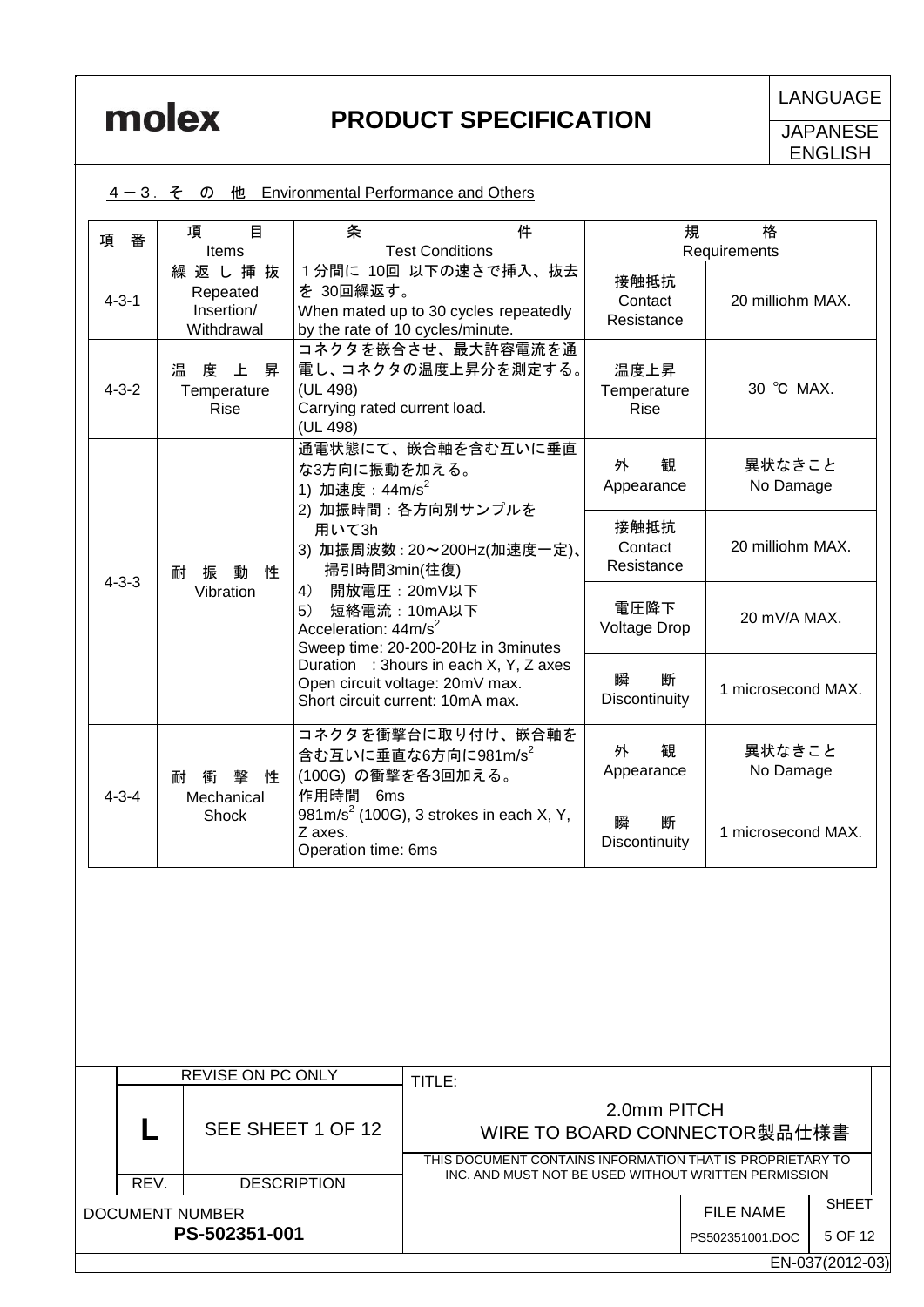| 項<br>番      | 目<br>項              | 条<br>件                                                                                             | 格<br>規                                                                   |
|-------------|---------------------|----------------------------------------------------------------------------------------------------|--------------------------------------------------------------------------|
|             | Items               | <b>Test Conditions</b>                                                                             | Requirements                                                             |
| $4 - 3 - 5$ | 性<br>耐<br>熱<br>Heat | コネクタを嵌合させ、105±2℃の<br>雰囲気中に 96時間 放置後取り出し、<br>1~2 時間 室温に放置する。                                        | 外<br>観<br>異状なきこと<br>No Damage<br>Appearance                              |
|             | Resistance          | (JIS C0021/MIL-STD-202 試験法 108)<br>105±2°C,96 hours.<br>(JIS C0021/MIL-STD-202 method 108)         | 接触抵抗<br>20 milliohm MAX.<br>Contact<br>Resistance                        |
| $4 - 3 - 6$ | 性<br>寒<br>耐<br>Cold | コネクタを嵌合させ、-40±3℃の<br>雰囲気中に96時間放置後取り出し、<br>1~2時間 室温に放置する。                                           | 観<br>異状なきこと<br>外<br>No Damage<br>Appearance                              |
|             | Resistance          | (JIS C0020)<br>-40±3°C,96 hours.<br>(JIS C0020)                                                    | 接触抵抗<br>20 milliohm MAX.<br>Contact<br>Resistance                        |
|             |                     | コネクタを嵌合させ、60±2℃、相対湿度<br>90~95%の雰囲気中に96時間放置後取<br>り出し、1~2時間室温に放置する。                                  | 観<br>外<br>異状なきこと<br>No Damage<br>Appearance                              |
| $4 - 3 - 7$ | 耐<br>性<br>湿         | (JIS C0022/MIL-STD-202 試験法 103)<br>$60+2^{\circ}C$<br>Temperature:<br>Relative Humidity:<br>90-95% | 接触抵抗<br>20 milliohm MAX.<br>Contact<br>Resistance                        |
|             | Humidity            | Duration:<br>96 hours<br>(JIS C0022/MIL-STD-202 Method 103)                                        | 耐 電 圧<br>4-1-3項満足のこと<br><b>Dielectric</b><br>Must meet 4-1-3<br>Strength |
|             |                     |                                                                                                    | 絶縁抵抗<br>100 megohm MIN.<br>Insulation<br>Resistance                      |

|                 |                 | <b>REVISE ON PC ONLY</b> | TITLE:                                                                                                                                                           |                 |              |
|-----------------|-----------------|--------------------------|------------------------------------------------------------------------------------------------------------------------------------------------------------------|-----------------|--------------|
|                 |                 | SEE SHEET 1 OF 12        | 2.0mm PITCH<br>WIRE TO BOARD CONNECTOR製品仕様書<br>THIS DOCUMENT CONTAINS INFORMATION THAT IS PROPRIETARY TO<br>INC. AND MUST NOT BE USED WITHOUT WRITTEN PERMISSION |                 |              |
|                 |                 |                          |                                                                                                                                                                  |                 |              |
|                 | REV.            | <b>DESCRIPTION</b>       |                                                                                                                                                                  |                 |              |
| DOCUMENT NUMBER |                 |                          |                                                                                                                                                                  | FILE NAME       | <b>SHEET</b> |
| PS-502351-001   |                 |                          |                                                                                                                                                                  | PS502351001.DOC | 6 OF 12      |
|                 | EN-037(2012-03) |                          |                                                                                                                                                                  |                 |              |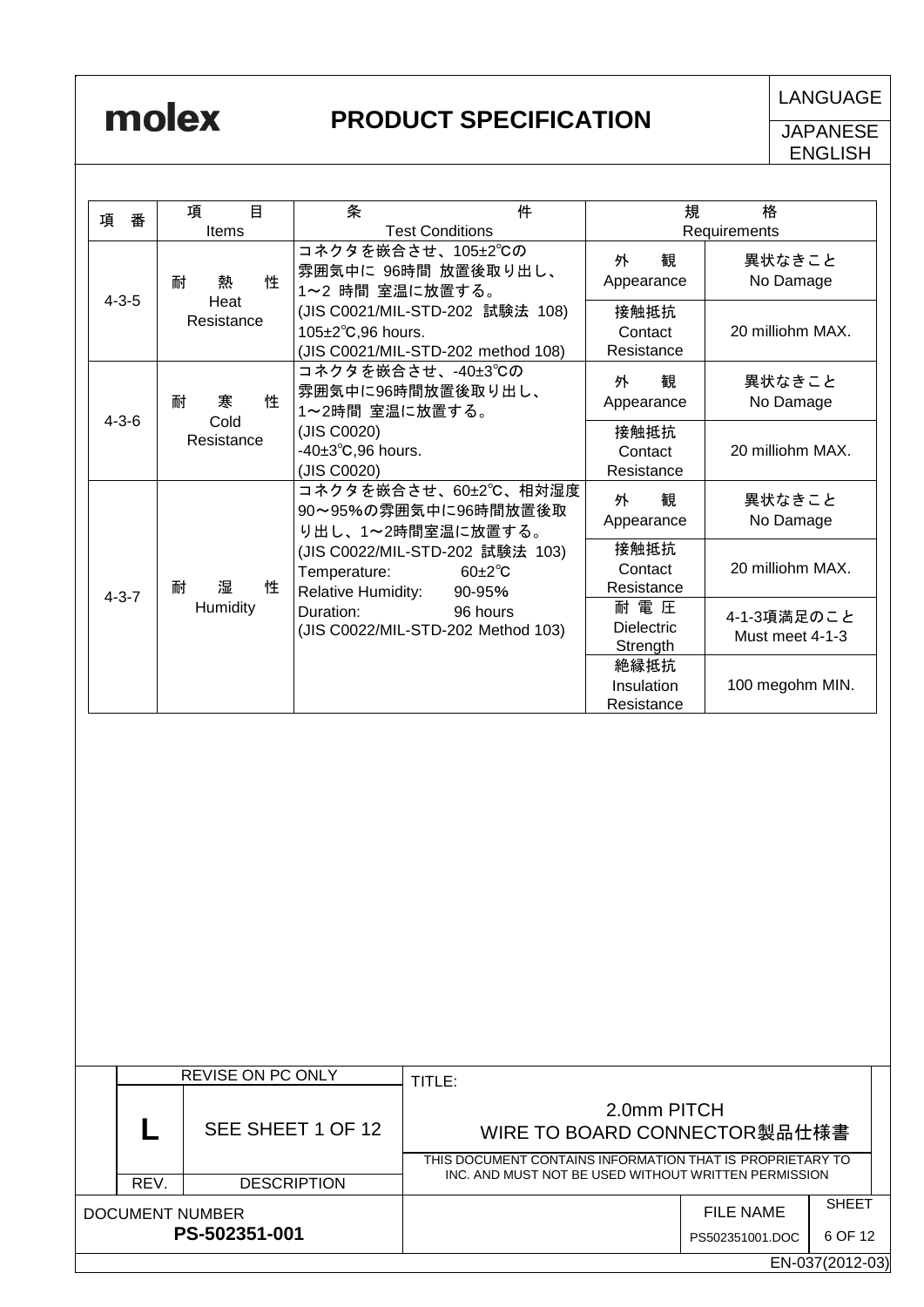|                                                 |             | 目<br>項                                                    | 条                              | 件                                  | 規                            | 格                    |                 |
|-------------------------------------------------|-------------|-----------------------------------------------------------|--------------------------------|------------------------------------|------------------------------|----------------------|-----------------|
| 項                                               | 番           | Items                                                     |                                | <b>Test Conditions</b>             |                              | Requirements         |                 |
|                                                 |             |                                                           |                                | コネクタを嵌合させ、-30°Cに30分、               | 外観                           | 異状なきこと               |                 |
|                                                 |             |                                                           |                                | +80°Cに30分、これを1サイクルとし、              | Appearance                   | No Damage            |                 |
|                                                 |             |                                                           | 1000サイクル繰返す。                   |                                    | 挿抜フィーリング                     |                      |                 |
|                                                 |             |                                                           |                                | 試験後2時間以上室温に放置する。                   | Insertion and                | 有害な引っ掛かり等            |                 |
|                                                 |             |                                                           |                                |                                    | Withdrawal                   | なきこと<br>No scratches |                 |
|                                                 |             |                                                           | 1000 cycles of                 |                                    | Feeling                      |                      |                 |
|                                                 |             |                                                           | a) $-30^{\circ}$ C: 30 minutes |                                    | ターミナル保持力                     |                      |                 |
|                                                 |             |                                                           | b) $+80^{\circ}$ C: 30 minutes |                                    | Terminal /                   | 4-2-4項満足のこと          |                 |
|                                                 |             |                                                           |                                |                                    | Housing                      | Must meet 4-2-4      |                 |
|                                                 |             |                                                           |                                |                                    | <b>Retention Force</b>       |                      |                 |
|                                                 |             | 温度サイクル                                                    |                                |                                    | 圧着部引張り強度                     | 4-2-2項満足のこと          |                 |
|                                                 | $4 - 3 - 8$ | Temperature                                               |                                |                                    | Crimping<br>Pull Out         | Must meet 4-2-2      |                 |
|                                                 |             | Cycling                                                   |                                |                                    | Force                        |                      |                 |
|                                                 |             |                                                           |                                |                                    | ハウジング~ウェハ                    |                      |                 |
|                                                 |             |                                                           |                                |                                    | 間保持力                         |                      |                 |
|                                                 |             |                                                           |                                |                                    | Housing / Wafer              | 50 N {5.1kgf} MIN.   |                 |
|                                                 |             |                                                           |                                |                                    | <b>Retention Force</b>       |                      |                 |
|                                                 |             |                                                           |                                |                                    | 接触抵抗                         |                      |                 |
|                                                 |             |                                                           |                                |                                    | Contact                      | 20 milliohm MAX.     |                 |
|                                                 |             |                                                           |                                |                                    | Resistance                   |                      |                 |
|                                                 |             |                                                           |                                |                                    | 電圧降下                         | 20mV/A MAX.          |                 |
|                                                 |             |                                                           |                                |                                    | <b>Voltage Drop</b>          |                      |                 |
|                                                 |             |                                                           |                                | コネクタを嵌合させ、35±2℃ にて5±1%             |                              |                      |                 |
|                                                 |             | 塩水噴霧<br>Salt Spray                                        |                                | 重量比の塩水を 48±4時間噴霧し、試験後              | 観<br>外                       | 異状なきこと               |                 |
|                                                 |             |                                                           |                                | 常温で水洗いした後、室温で乾燥させる。                | Appearance                   | No Damage            |                 |
|                                                 |             |                                                           |                                | (JIS C0023/MIL-STD-202 試験法 101)    |                              |                      |                 |
|                                                 | $4 - 3 - 9$ |                                                           | 48±4 hours exposure to a salt  |                                    |                              |                      |                 |
|                                                 |             |                                                           |                                | spray from the 5±1% solution       |                              | 接触抵抗                 |                 |
|                                                 |             |                                                           | at $35\pm2$ °C                 |                                    | Contact                      | 20 milliohm MAX.     |                 |
|                                                 |             |                                                           |                                | (JIS C0023/MII-STD-202 Method 101) | Resistance                   |                      |                 |
|                                                 |             |                                                           |                                |                                    |                              |                      |                 |
|                                                 |             | <b>REVISE ON PC ONLY</b>                                  |                                | TITLE:                             |                              |                      |                 |
|                                                 |             |                                                           |                                |                                    |                              |                      |                 |
| SEE SHEET 1 OF 12<br>REV.<br><b>DESCRIPTION</b> |             |                                                           |                                | 2.0mm PITCH                        |                              |                      |                 |
|                                                 |             |                                                           |                                |                                    | WIRE TO BOARD CONNECTOR製品仕様書 |                      |                 |
|                                                 |             | THIS DOCUMENT CONTAINS INFORMATION THAT IS PROPRIETARY TO |                                |                                    |                              |                      |                 |
|                                                 |             | INC. AND MUST NOT BE USED WITHOUT WRITTEN PERMISSION      |                                |                                    |                              |                      |                 |
|                                                 |             |                                                           |                                |                                    |                              | <b>FILE NAME</b>     | <b>SHEET</b>    |
| <b>DOCUMENT NUMBER</b><br>PS-502351-001         |             |                                                           |                                |                                    |                              |                      |                 |
|                                                 |             |                                                           |                                |                                    |                              | PS502351001.DOC      | 7 OF 12         |
|                                                 |             |                                                           |                                |                                    |                              |                      | EN-037(2012-03) |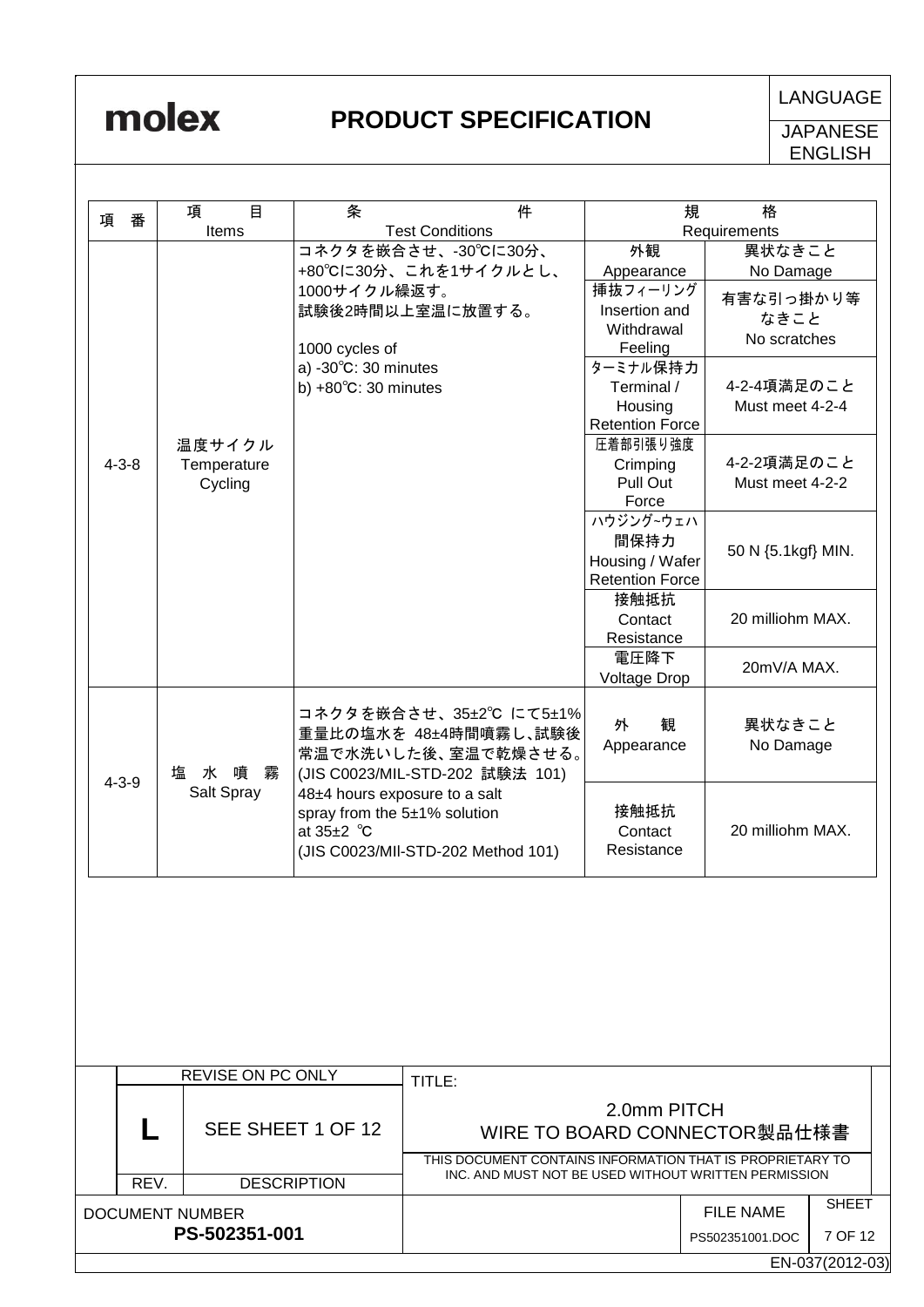|                   |              | 項<br>目                                                                                                            | 条                                     | 件                                      |                              | 規<br>格               |                 |  |
|-------------------|--------------|-------------------------------------------------------------------------------------------------------------------|---------------------------------------|----------------------------------------|------------------------------|----------------------|-----------------|--|
| 項                 | 番            | Items                                                                                                             |                                       | <b>Test Conditions</b>                 |                              | Requirements         |                 |  |
|                   |              |                                                                                                                   |                                       | コネクタを嵌合させ、40±2℃ にて                     | 外<br>観                       | 異状なきこと               |                 |  |
|                   |              |                                                                                                                   |                                       | 50±5ppm の亜硫酸ガス中に24時間放置                 | Appearance                   | No Damage            |                 |  |
|                   | $4 - 3 - 10$ | 亜硫酸ガス                                                                                                             | する。                                   |                                        | 接触抵抗                         |                      |                 |  |
|                   |              | $SO2$ gas                                                                                                         |                                       | 24 hours exposure to 50±5 ppm.         | Contact                      | 20 milliohm MAX.     |                 |  |
|                   |              |                                                                                                                   | $SO2$ gas at 40 $\pm$ 2 $\degree$ C   |                                        | Resistance                   |                      |                 |  |
|                   |              |                                                                                                                   |                                       | ターミナルをフラックスに浸し、                        |                              | 浸漬面積の90%以上           |                 |  |
|                   |              | 半田付け性                                                                                                             |                                       | 245±5℃ の半田に 3±0.5秒 浸す。                 | 濡れ性                          | 90% of immersed area |                 |  |
|                   | $4 - 3 - 11$ | Solder-ability                                                                                                    | Soldering Time: 3±0.5 sec.            |                                        | Solder                       | must show no voids,  |                 |  |
|                   |              |                                                                                                                   | Solder Temperature: 245±5°C           |                                        | Wetting                      | pinholes.            |                 |  |
|                   |              |                                                                                                                   | リフロー時                                 |                                        | 観                            | 端子ガタ、割れ等             |                 |  |
|                   |              |                                                                                                                   |                                       |                                        | 外                            | 異状なきこと               |                 |  |
|                   |              |                                                                                                                   | 第7項の条件にて行う。<br>Refer soldering method |                                        | Appearance                   | No Damage            |                 |  |
|                   |              |                                                                                                                   | See paragraph 7.                      |                                        | 接触抵抗                         |                      |                 |  |
|                   |              | 半田耐熱性                                                                                                             |                                       |                                        | Contact                      | 20 milliohm MAX.     |                 |  |
|                   | $4 - 3 - 12$ | Resistance to                                                                                                     |                                       |                                        | Resistance                   |                      |                 |  |
|                   |              | Soldering Heat                                                                                                    | 手半田時                                  |                                        | 外<br>観                       | 端子ガタ、割れ等             |                 |  |
|                   |              |                                                                                                                   |                                       | こて先温度350±5℃のこてを端子に半田                   | Appearance                   | 異状なきこと               |                 |  |
|                   |              |                                                                                                                   |                                       | が溶融した状態で3秒間押し当てる。                      |                              | No Damage            |                 |  |
|                   |              |                                                                                                                   |                                       | Press the solder trowel of 350±5°C for | 接触抵抗                         |                      |                 |  |
|                   |              |                                                                                                                   | 3sec.                                 |                                        | Contact                      | 20 milliohm MAX.     |                 |  |
|                   |              | こじり耐久<br><b>Twisting Durability</b>                                                                               |                                       | コネクタを手指により、上下、左右にこ                     | Resistance                   |                      |                 |  |
|                   |              |                                                                                                                   |                                       | じりながら、10回の挿抜を行う。                       | 観<br>外                       | 異状なきこと               |                 |  |
|                   | $4 - 3 - 13$ |                                                                                                                   |                                       |                                        | Appearance                   | No Damage            |                 |  |
|                   |              |                                                                                                                   |                                       | Repeat inserting and removing the      |                              |                      |                 |  |
|                   |              |                                                                                                                   |                                       | connector 10 times while twisting it   | 接触抵抗                         |                      |                 |  |
|                   |              |                                                                                                                   |                                       | upward, downward, to the right and the | Contact                      | 20 milliohm MAX.     |                 |  |
|                   |              |                                                                                                                   | left by hands.                        |                                        | Resistance                   |                      |                 |  |
|                   |              |                                                                                                                   |                                       |                                        |                              |                      |                 |  |
|                   |              | REVISE ON PC ONLY                                                                                                 |                                       | TITLE:                                 |                              |                      |                 |  |
|                   |              |                                                                                                                   |                                       | 2.0mm PITCH                            |                              |                      |                 |  |
| SEE SHEET 1 OF 12 |              |                                                                                                                   |                                       |                                        | WIRE TO BOARD CONNECTOR製品仕様書 |                      |                 |  |
|                   |              |                                                                                                                   |                                       |                                        |                              |                      |                 |  |
|                   |              | THIS DOCUMENT CONTAINS INFORMATION THAT IS PROPRIETARY TO<br>INC. AND MUST NOT BE USED WITHOUT WRITTEN PERMISSION |                                       |                                        |                              |                      |                 |  |
|                   | REV.         | <b>DESCRIPTION</b>                                                                                                |                                       |                                        |                              |                      |                 |  |
|                   |              | <b>DOCUMENT NUMBER</b>                                                                                            |                                       |                                        |                              | <b>FILE NAME</b>     | <b>SHEET</b>    |  |
|                   |              | PS-502351-001                                                                                                     |                                       |                                        |                              | PS502351001.DOC      | 8 OF 12         |  |
|                   |              |                                                                                                                   |                                       |                                        |                              |                      |                 |  |
|                   |              |                                                                                                                   |                                       |                                        |                              |                      | EN-037(2012-03) |  |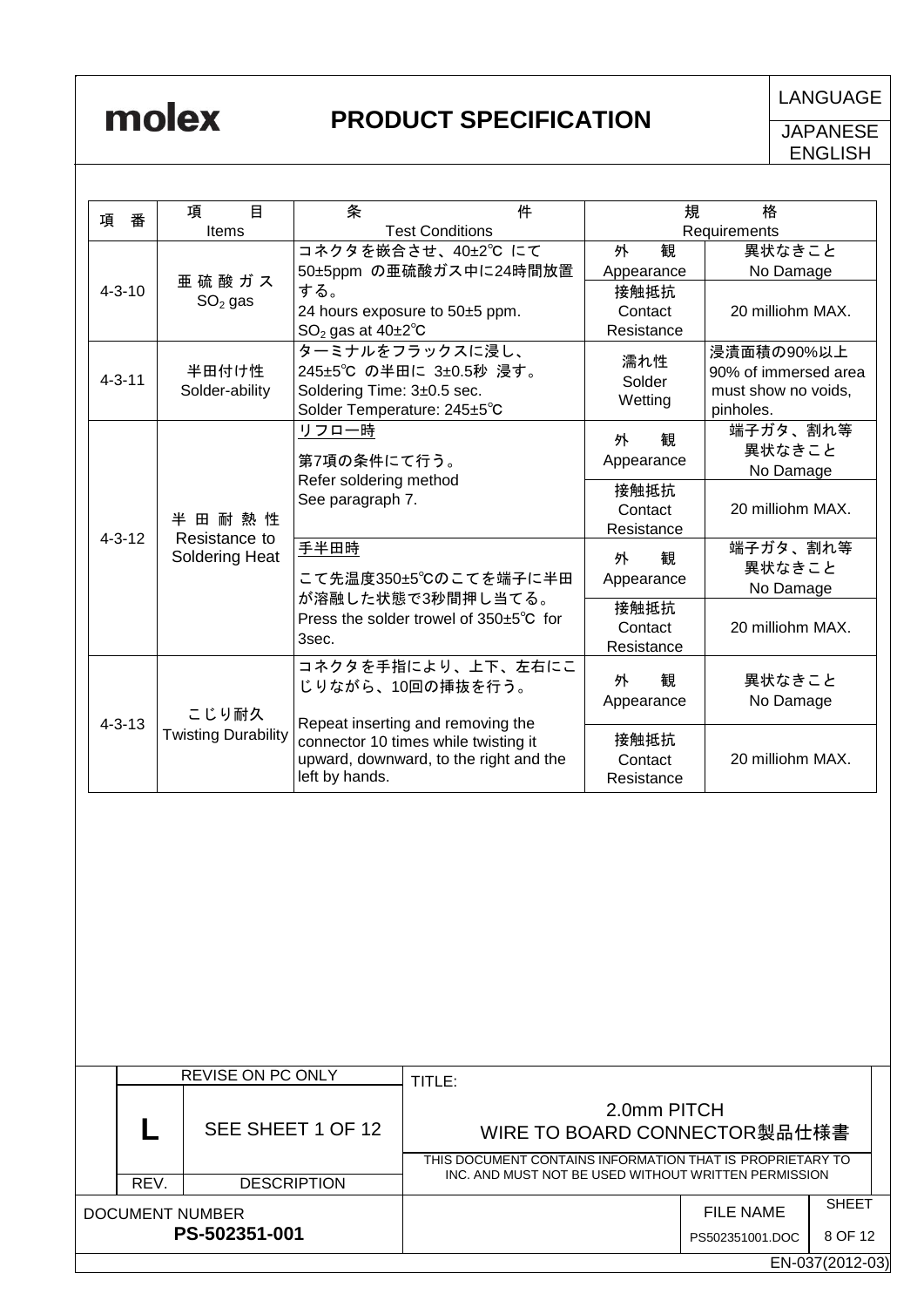**LANGUAGE** 

### 【5.外観形状、寸法及び材質 PRODUCT SHAPE, DIMENSIONS AND MATERIALS】 図面参照 Refer to the drawing.

### 【6.挿入力及び抜去力 INSERTION / WITHDRAWAL FORCE】

| 極数<br>No.               | 単位                                               |               | 挿入力<br>(最大値)<br>Insertion Force (MAX.) |                 |                 | (最小値)<br>抜去力<br>Withdrawal Force(MIN.) |                 |  |  |
|-------------------------|--------------------------------------------------|---------------|----------------------------------------|-----------------|-----------------|----------------------------------------|-----------------|--|--|
| of<br>CKT.              | <b>UNIT</b>                                      | 初<br>回<br>1st | 6回目<br>6th                             | 30回目<br>30th    | 初<br>回<br>1st   | 6回目<br>6th                             | 30回目<br>30th    |  |  |
| $\overline{2}$          | N                                                | 35.2          | 33.3                                   | 33.3            | 1.0             | 1.0                                    | 1.0             |  |  |
|                         | $\{kgf\}$                                        | ${3.6}$       | ${3.4}$                                | ${3.4}$         | ${0.10}$        | ${0.10}$                               | ${0.10}$        |  |  |
| 3                       | N                                                | 43.1          | 40.1                                   | 40.1            | 1.5             | 1.5                                    | 2.1             |  |  |
|                         | $\{kgf\}$                                        | ${4.4}$       | ${4.1}$                                | ${4.1}$         | ${0.15}$        | ${0.15}$                               | ${0.21}$        |  |  |
| $\overline{\mathbf{4}}$ | 50.9<br>47.0<br>N<br>{kgf}<br>${5.2}$<br>${4.8}$ |               |                                        | 47.0<br>${4.8}$ | 2.0<br>${0.20}$ | 2.0<br>${0.20}$                        | 3.2<br>${0.33}$ |  |  |
| 5                       | N                                                | 58.8          | 53.9                                   | 53.9            | 2.8             | 2.8                                    | 3.7             |  |  |
|                         | $\{kgf\}$                                        | ${6.0}$       | ${5.5}$                                | ${5.5}$         | ${0.29}$        | ${0.29}$                               | ${0.38}$        |  |  |
| 6                       | N<br>64.6<br>$\{kgf\}$<br>${6.6}$                |               | 58.8<br>${6.0}$                        | 58.8<br>${6.0}$ | 3.5<br>${0.36}$ | 3.5<br>${0.36}$                        | 4.2<br>${0.43}$ |  |  |
| $\overline{7}$          | N                                                | 70.5          | 63.7                                   | 63.7            | 3.9             | 3.9                                    | 4.6             |  |  |
|                         | $\{kgf\}$                                        | ${7.2}$       | ${6.5}$                                | ${6.5}$         | ${0.40}$        | ${0.40}$                               | ${0.47}$        |  |  |
| 8                       | N                                                | 76.4          | 68.6                                   | 68.6            | 4.2             | 4.2                                    | 5.0             |  |  |
|                         | {kgf}                                            | ${7.8}$       | ${7.0}$                                | $\{7.0\}$       | ${0.43}$        | ${0.43}$                               | ${0.51}$        |  |  |
| 9                       | N                                                | 82.3          | 73.5                                   | 73.5            | 4.7             | 4.7                                    | 5.4             |  |  |
|                         | $\{kgf\}$                                        | ${8.4}$       | ${7.5}$                                | ${7.5}$         | ${0.48}$        | ${0.48}$                               | ${0.55}$        |  |  |
| 10                      | N                                                | 88.2          | 78.4                                   | 78.4            | 5.3             | 5.3                                    | 5.8             |  |  |
|                         | $\{kgf\}$                                        | ${9.0}$       | ${8.0}$                                | ${8.0}$         | ${0.54}$        | ${0.54}$                               | ${0.59}$        |  |  |
| 11                      | N                                                | 94.0          | 83.3                                   | 83.3            | 5.8             | 5.8                                    | 6.2             |  |  |
|                         | $\{kgf\}$                                        | ${9.6}$       | ${8.5}$                                | ${8.5}$         | ${0.59}$        | ${0.59}$                               | ${0.63}$        |  |  |
| 12                      | N                                                | 99.9          | 88.2                                   | 88.2            | 6.4             | 6.4                                    | 6.6             |  |  |
|                         | $\{kgf\}$                                        | ${10.1}$      | ${9.0}$                                | ${9.0}$         | ${0.65}$        | ${0.65}$                               | ${0.67}$        |  |  |

|                                  |      | <b>REVISE ON PC ONLY</b> | TITLE:                                                                                                   |                              |                         |  |
|----------------------------------|------|--------------------------|----------------------------------------------------------------------------------------------------------|------------------------------|-------------------------|--|
|                                  |      | SEE SHEET 1 OF 12        | 2.0mm PITCH<br>WIRE TO BOARD CONNECTOR製品仕様書<br>THIS DOCUMENT CONTAINS INFORMATION THAT IS PROPRIETARY TO |                              |                         |  |
|                                  | REV. | <b>DESCRIPTION</b>       | INC. AND MUST NOT BE USED WITHOUT WRITTEN PERMISSION                                                     |                              |                         |  |
| DOCUMENT NUMBER<br>PS-502351-001 |      |                          |                                                                                                          | FILE NAME<br>PS502351001.DOC | <b>SHEET</b><br>9 OF 12 |  |
|                                  |      |                          |                                                                                                          |                              | EN-037(2012-03)         |  |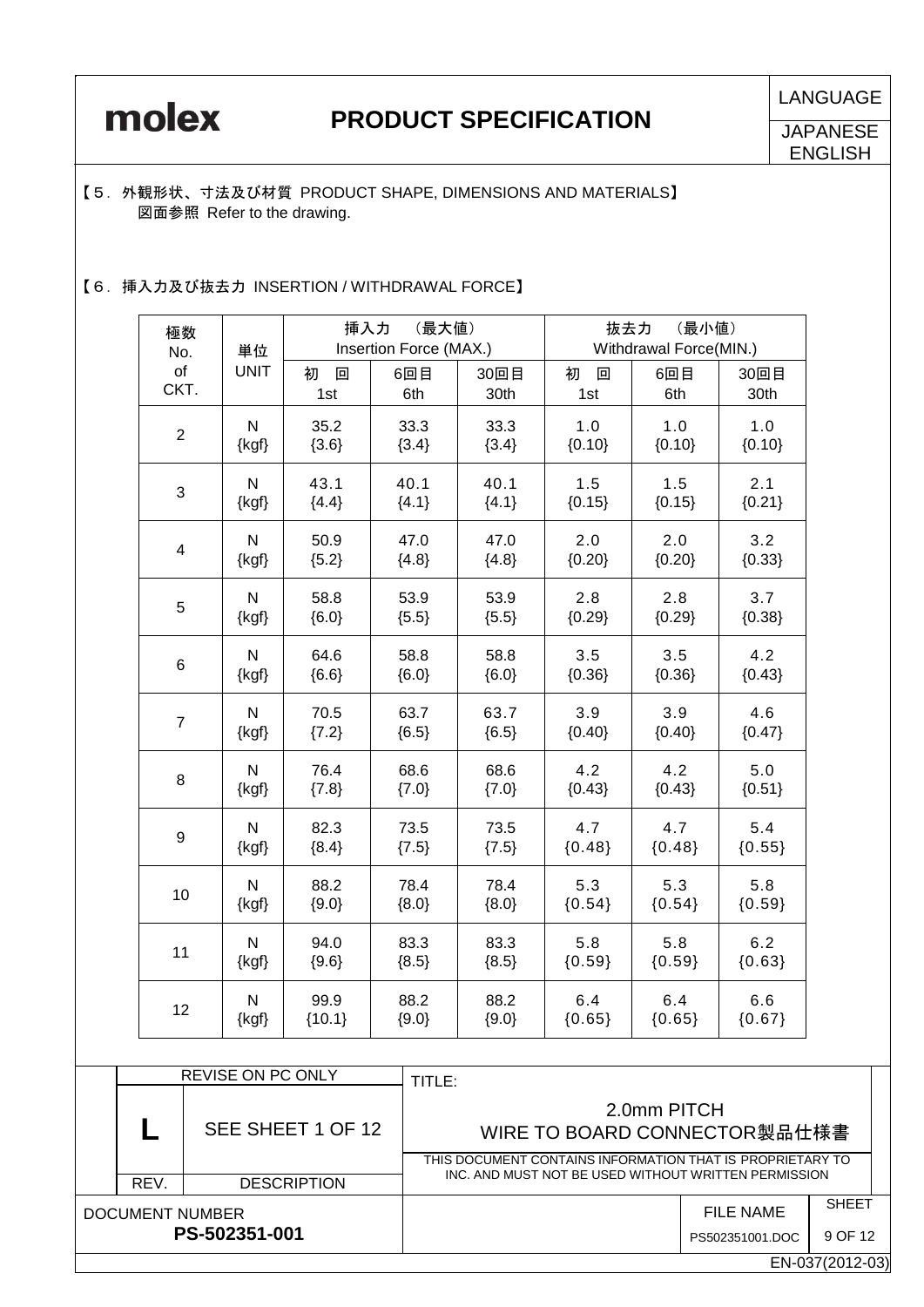

**LANGUAGE** 

**JAPANESE ENGLISH** 

| 13 | N         | 105.8    | 93.1     | 93.1     | 6.9      | 6.9      | 7.2      |
|----|-----------|----------|----------|----------|----------|----------|----------|
|    | $\{kgf\}$ | ${10.8}$ | ${9.5}$  | ${9.5}$  | ${0.70}$ | ${0.70}$ | ${0.73}$ |
| 14 | N         | 111.7    | 98.0     | 98.0     | 7.4      | 7.4      | 7.8      |
|    | $\{kgf\}$ | ${11.4}$ | ${10.0}$ | ${10.0}$ | ${0.76}$ | ${0.76}$ | ${0.80}$ |
| 15 | N         | 117.6    | 102.9    | 102.9    | 7.9      | 7.9      | 8.4      |
|    | $\{kgf\}$ | ${12.0}$ | ${10.5}$ | ${10.5}$ | ${0.81}$ | ${0.81}$ | ${0.86}$ |

※ロックを解除して測定 Lock is released when measuring.

<sup>【7.</sup>赤外線リフロー条件 INFRARED REFLOW CONDITION】



# TEMPERATURE CONDITION GRAPH (TEMPERATURE ON BOARD PATTERN SIDE)

【8.取り扱い上の注意事項 INSTRUCTION UPON USAGE】

1. コネクタを抜去する際は必ずロックを解除して行なって下さい。 Positive lock should be released when unmating connectors.

2. コネクタは真っ直ぐ嵌合させて下さい。ハウジングの角を相手側の間口に挿入したり、斜め嵌合を行なうと ピンを曲げることがあります。

Connectors should be mated straightly. Angled mating operation has possibility of deforming pins

|                                  |                 | <b>REVISE ON PC ONLY</b> | TITLE:                                                                                                   |                                     |                          |  |
|----------------------------------|-----------------|--------------------------|----------------------------------------------------------------------------------------------------------|-------------------------------------|--------------------------|--|
|                                  |                 | SEE SHEET 1 OF 12        | 2.0mm PITCH<br>WIRE TO BOARD CONNECTOR製品仕様書<br>THIS DOCUMENT CONTAINS INFORMATION THAT IS PROPRIETARY TO |                                     |                          |  |
|                                  | REV.            | <b>DESCRIPTION</b>       | INC. AND MUST NOT BE USED WITHOUT WRITTEN PERMISSION                                                     |                                     |                          |  |
| DOCUMENT NUMBER<br>PS-502351-001 |                 |                          |                                                                                                          | <b>FILE NAME</b><br>PS502351001.DOC | <b>SHEET</b><br>10 OF 12 |  |
|                                  | EN-037(2012-03) |                          |                                                                                                          |                                     |                          |  |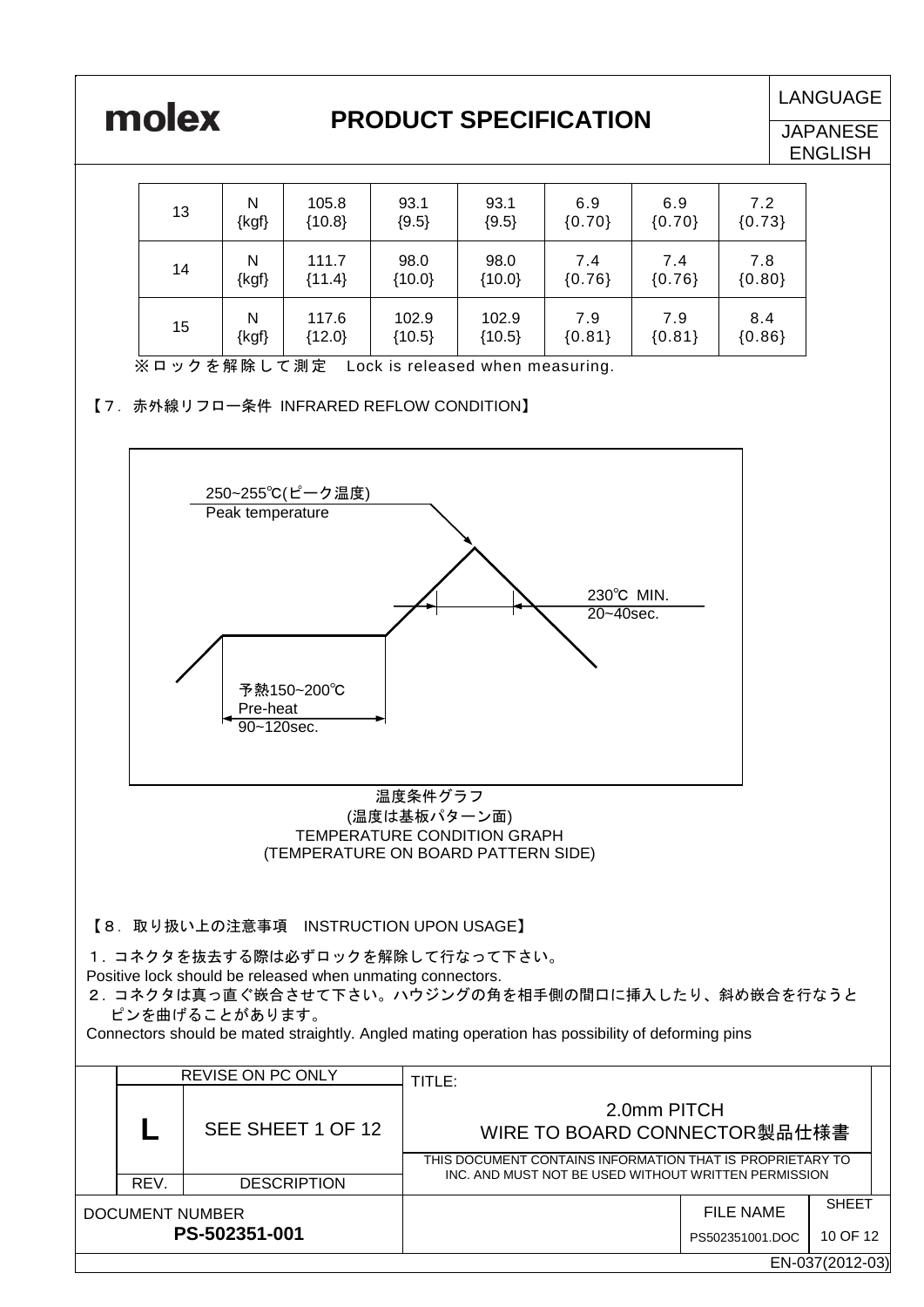**JAPANESE** ENGLISH

### 【9.注記 NOTES】

1. 実装性能は、実装基板の反りの影響を含まないものとします。

Mounting performance doesn't contain the influence of the warp of PCB.

2. 実装後において手半田コテによるリペアーを行なう際は、必ず仕様書掲載の条件内で行なって下さい。条件を超 えて実施した場合、端子の抜け、モールドの変形、溶融等が発生し破損の原因になります。

Repairing with soldering iron should be done in specified condition.

3. 本品の一般性能確認はガラスエポキシ基板にて実施していますので、フレキシブル基板等の特殊な基板へ実装し てご使用の際は、別途ご相談願います。

It is necessary to consult separately when mount product on a special PCB or FPC.

4. リフロー条件によっては端子メッキ部にヨリ等が発生する場合がありますが、製品性能には影響ありません。 There is no influence in the product performance though the twist might be generated in the terminal plating part according to the reflow condition.

5. リフロー条件によっては樹脂部に変色が発生する場合がありますが、製品性能には影響ありません。 There is no influence in the product performance though discoloration might be generated in the resin according to the reflow condition.

6. 本製品の樹脂部に黒点等の異物が確認される場合ありますが、製品性能には影響ありません。

There is no influence in the product performance though black spots are seen on the surface of the resin of this product.

7. 本製品の樹脂部表面に多少の傷が確認される場合がありますが、製品性能に問題ありません。

There is no influence in the product performance though scratches are seen on the surface of the resin of this product.

8. 本製品の平坦度については、実装前での保証のみであり、リフロー中およびリフロー後での平坦度については、 保証の限りではありません。

Coplanarity is assured only before mounting.

Changing recommended pattern causes problems.

9. 本製品は大気リフローでの実装を想定しています。N2リフローで実装した場合、リフロー後、半田上がりを生じ る恐れがあります。N2リフローでの実装をお考えの場合、別途評価が必要になります。

Air atmosphere reflow is recommended.

10. 弊社評価では厚さ0.15mm、開口率100%のメタルマスクを使用しています。

Thickness 0.15mm, aperture ratio 100% metal mask is used in thin specification.

|                                  |                 | REVISE ON PC ONLY  | TITLE:                                                                                                                                                           |                 |              |  |
|----------------------------------|-----------------|--------------------|------------------------------------------------------------------------------------------------------------------------------------------------------------------|-----------------|--------------|--|
|                                  |                 | SEE SHEET 1 OF 12  | 2.0mm PITCH<br>WIRE TO BOARD CONNECTOR製品仕様書<br>THIS DOCUMENT CONTAINS INFORMATION THAT IS PROPRIETARY TO<br>INC. AND MUST NOT BE USED WITHOUT WRITTEN PERMISSION |                 |              |  |
|                                  |                 |                    |                                                                                                                                                                  |                 |              |  |
|                                  | REV.            | <b>DESCRIPTION</b> |                                                                                                                                                                  |                 |              |  |
| DOCUMENT NUMBER<br>PS-502351-001 |                 |                    |                                                                                                                                                                  | FILE NAME       | <b>SHEET</b> |  |
|                                  |                 |                    |                                                                                                                                                                  | PS502351001.DOC | 11 OF 12     |  |
|                                  | EN-037(2012-03) |                    |                                                                                                                                                                  |                 |              |  |